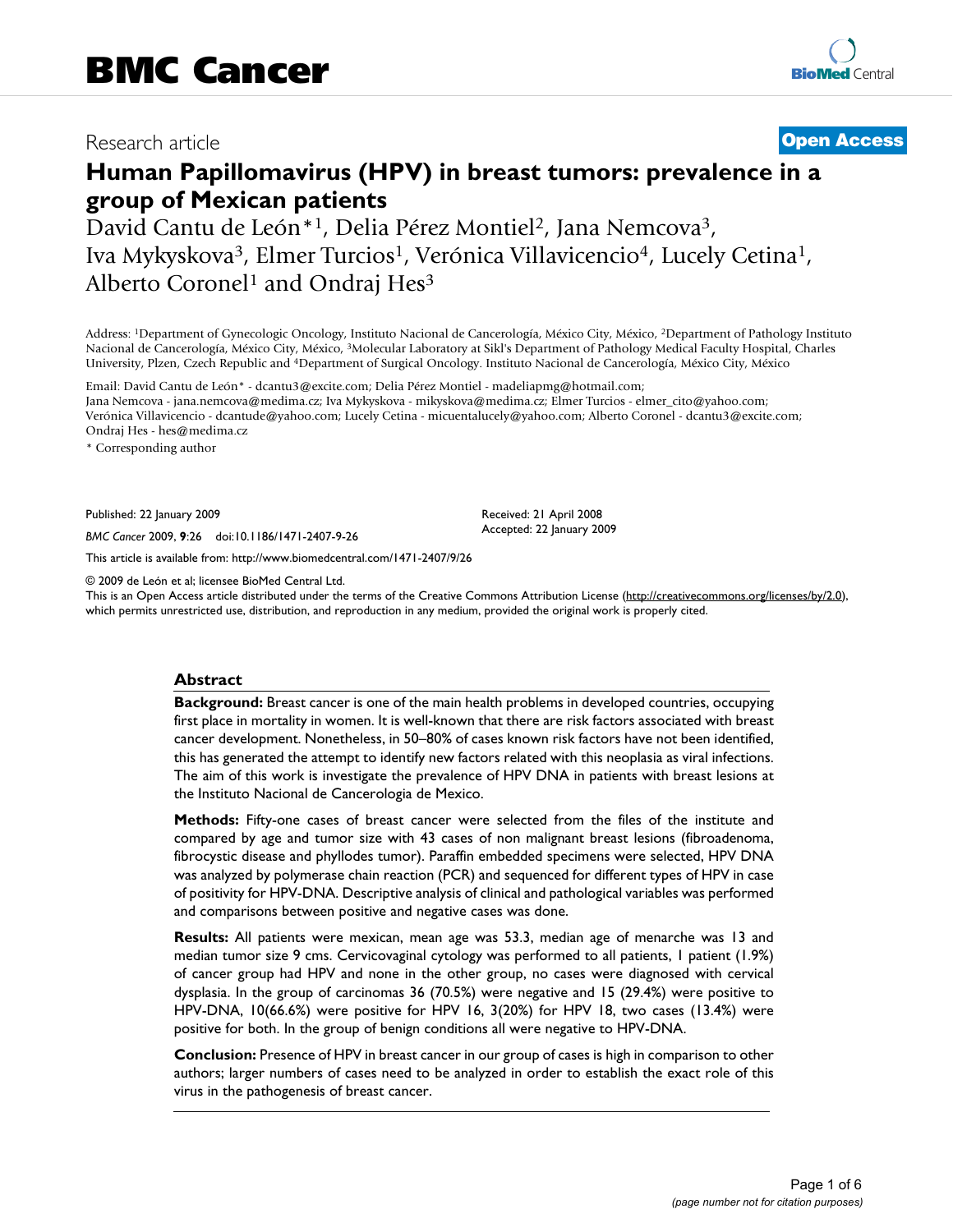### **Background**

In developing countries, breast cancer occupies second place in frequency, preceded only by cervical cancer, as has been observed in reports on Mexico [\[1\]](#page-4-0). Worldwide, breast cancer is one of the main health problems in developed countries, occupying first place in mortality in women [[2](#page-4-1)].

Breast cancer in Mexico continues to be one of the principal health problems for feminine population. In the year 2003, the Mexican General Epidemiology Directorate reported 12,433 (11.3%) new cases of invasive breast cancer and 517 (0.4%) cases of cancer *in situ*, presenting a mortality rate of 7.43/100,000 inhabitants [[3](#page-4-2)].

It is well-known that there are risk factors associated with breast cancer development (age, familial history, personal history of breast cancer). Nonetheless, in 50–80% of cases known risk factors have not been identified, which has generated the attempt to identify new factors related with this neoplasia[[1](#page-4-0)].

Recent studies suggest the association of viral infections with breast cancer pathogenesis, such as Epstein-Barr virus (EBV) [[4](#page-4-3)] and mouse mammary tumor virus (MMTV) [[5](#page-4-4)]. In addition, human papilloma virus (HPV) DNA sequences have been isolated. The relationship of HPV with other neoplasms in other anatomic sites (anogenital, upper aerodigestive tract, and skin) is well-known. Therefore, we know that HPV is related with 99.7% of cervicouterine carcinomas, and that there exist specific types that are associated with pre- and malignant cervical lesions [\[6\]](#page-4-5).

Correlation of DNA identification of HPV and breast cancer ranges in variability from 0–86% of cases [\[7\]](#page-4-6), and moreover, this has not been related with anogenital pathology. To date, the mechanism by which the virus reaches the breast has not been clearly identified [\[8](#page-5-0)].

At present, studies evaluating the presence of HPV in mammary lesions have practically all been conducted in Europe and Asia; we have identified two carried out in the U.S. [\[9](#page-5-1)[,10](#page-5-2)] and one in Brazil [\[8\]](#page-5-0).

We conducted this retrospective study with a representative number of malignant and non epithelial breast lesions in order to investigate the frequency of HPV in both types of tumors in a group of population different to the ones studied by others.

### **Methods**

#### *Patients and specimen collection*

All patients were selected from the clinical archives at the Instituto Nacional de Cancerología de México. Cases selected from January 1999 to December 2003 in whom complete information from the chart was available were eligible for further evaluation.

From all cases evaluated in our institution 65 were chosen, slides and paraffin blocks located and reviewed by two pathologist, the diagnosis of breast cancer was confirmed. Most representative blocks were selected for HPV typing.

Clinical information was retrieved from the clinical file, such as: Age at diagnosis, age of menarche, family history of breast cancer, previous history of tobacco use, cancer stage, tumor size, histology, grade of tumor, Scarff-Bloom-Richardson (SBR) grading, estrogen receptors and progesterone receptors status. Forty three cases of non malignant breast lesions were used as controls (17 phyllodes tumors, 14 fibroadenoma and 12 fibrocystic disease).

DNA isolation and HPV typing were performed at the Molecular Laboratory at Sikl's Department of Pathology Medical Faculty Hospital, Charles University, Plzen, Czech Republic.

Data analysis was performed with SPSS 15.0 for windows (SPSS Inc, USA). Descriptive analysis of clinical and pathological variables was performed and comparisons between positive and negative cases were by chi-square test and student-*t* when appropriate. Statistical significance was accepted at the 5% level. To obtain a power of at least 80% a sample size was calculated and a minimum of 45 cases must be evaluated for comparisons. This protocol was evaluated and approved by the internal review board of both institutions.

#### *DNA isolation*

Five 5-μm-thick sections were cut from FFPE tissue. After every sample, the knife was cleaned with xylene and ethanol. Negative controls consisted of extracted 5-μm-thick slices of paraffin blocks containing no tissue and cut in between the tissue samples. DNA was extracted by the DNeasy Tissue Kit (QIAGEN, Hilden, Germany) according to manufacturer's protocol. Quality of isolated DNA was checked by PCR of control genes with primers generating fragments of 100, 200, 300, 400, and 600 bp [[11](#page-5-3)].

#### *HPV PCR systems*

According to the quality of DNA different PCR systems for HPV detection and typing were used. If there was possible to amplify more than 400 bp fragment of control genes from DNA of sample (27 samples), nested PCR using MY09/11 and GP5+/6+ was performed. Degenerated primers MY09 (5'CGTCCMARRGGAWACTGATC 3') and MY11 (5'GCMCAGGGWCATAAYAATGG 3') [\[12\]](#page-5-4) amplify 450 bp long fragment in highly conserved region in L1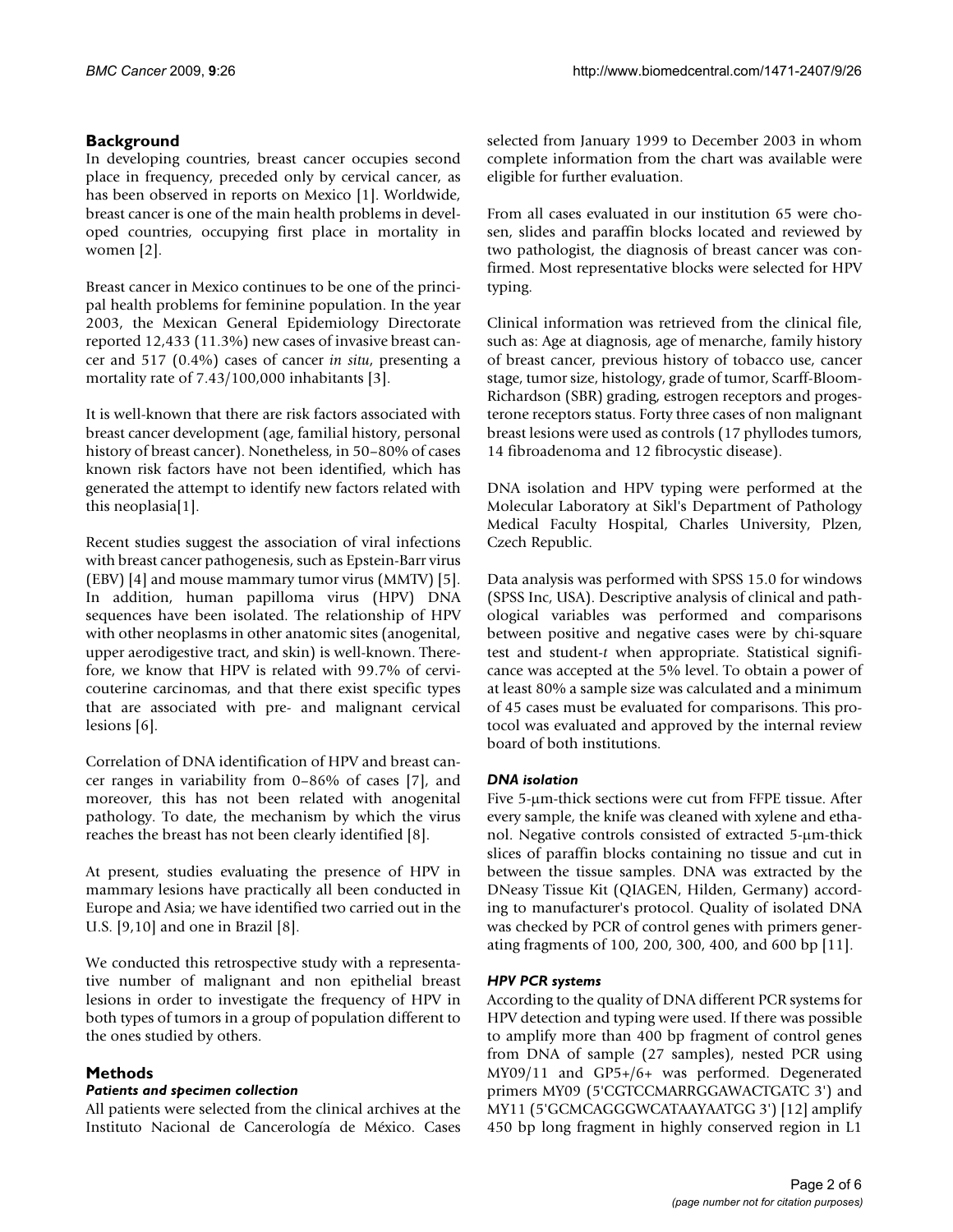gene. Consensus primers GP5+ (5'-TTTGTTACTGTGGTA-GATACTAC-3') and GP6+ (5'-CTTATACTAAATGT-CAAATAAAAA-3') [\[13](#page-5-5)] generate 140 to 150 bp fragment of the L1 region of the virus. Both systems of primers detect a broad spectrum of oncogenic and nononcogenic mucosal and some mucocutaneous HPV types.

In the case of samples, where control genes were amplifiable in range 100–200 bp only (14 samples), the one-step PCR with primers GP5+/6+was used. In samples of even worse quality of DNA (10 Samples) an INNO-LiPA HPV Genotyping kit (Innogenetics NV, Ghent, Belgium) were used. The INNO-LiPA HPV Genotyping kit permits ultrasensitive detection of a broad spectrum of HPV genotypes by PCR with primers SPF10 that amplifies a 65 bp long region in the HPV L1 gene, and typing by a reverse hybridization (LiPA) [[14](#page-5-6)].

#### *HPV detection*

Reaction mixture (50 μl) for nested PCR consisted of 1× reaction buffer (Promega), 4 mM MgCl<sub>2</sub>, dNTPs 0.2 mM of each, primers MY09/11 0.5 pmol each, 2.5 U Taq polymerase (Promega) and 5 μl of isolated DNA. 3 μl of PCR product from first step were added into reaction mixture with GP5+/6+ primers, which had identical composition as in first step except for  $3.5 \text{ mM } MgCl<sub>2</sub>$ . PCRs were run using folloving profile: initial denaturation at 95°C for 5 min, 40 cycles of 95°C for 1 min, either 50°C (annealing for MY09/11 primers) or  $40^{\circ}$ C (GP5+/6+ primers) for 1 min and 72°C for 1 min, final incubation by 72°C for 5 min. In each reaction positive control (HPV positive clinical sample from cervical smear, in which the HPV 16 was confirmed by sequencing) and negative control were included. Negative controls were never found to be positive. PCRs were run on the cycler GeneAmp PCR system 2400 (PE/Applied Biosystems, Foster City, CA). Products of all PCRs were separated in a 2% agarose gel (Agarose for DNA electrophoresis, Serva, Heidelberg, Germany). Successfully amplified PCR products were purified with a QIAquick spin PCR purification kit (QIAGEN), sequenced using a Big Dye Terminator Sequencing kit (PE/Applied Biosystems), and run on an automated sequencer ABI Prism 310 (PE/Applied Biosystems) at a constant voltage of 11.3 kV for 20 minutes. Results were evaluated by BLAST program [http://www.ncbi.nlm.](http://www.ncbi.nlm.nih.gov/BLAST) [nih.gov/BLAST.](http://www.ncbi.nlm.nih.gov/BLAST)

Inno-LiPA genotyping was performed according to manufacturer's protocol.

### **Results**

Of 65 patients selected per group of breast cancer, 51 specimens showed DNA integrity by control genes amplification, mean age was  $53.3 \pm 13.2$  years (range  $27-82$ ), age of menarche  $12.9 \pm 1.4$  years (range 10–16), 66% (42) of patients did not have family history of breast cancer, of the patients with family history of breast cancer 12 (18%) had at least one family member with the disease, only 16.9% of patients (11) were smokers. Cervicovaginal cytology was performed to all patients, 1 patient (1.9%) of cancer group had HPV and none in the other group, no cases were diagnosed with cervical dysplasia.

Forty-eight tumors (94.1%) were ductal carcinomas, tumor size ranged 1–17 cms (mean 9.4 cms), 11 tumors (16.9%) were SBR 8 and 10 tumors (15.4%) were SBR 9. Estrogen receptors were positive in 15 cases (23%) and progesterone receptors were positive in 16 (24.6%).

Fifteen cases were HPV positive (29.4%) and 36 cases (70.5%) were negative, when typing was performed, 10 (66.6%) were positive for HPV 16, 3 (20%) for HPV 18, and two cases (13.3%) were positive for HPV 16 and 18. (Fig [1](#page-3-0))

When comparisons between HPV positive and negative were done in relation to all clinical and pathological variables the only one which was significant was tumor size, since only one tumor larger than 4 cms was positive for HPV ( $p = 0.008$ ), as shown in Table [1.](#page-4-7)

All non-malignant breast lesions were negative for HPV.

### **Discussion**

The majority of molecular events in the genesis of breast cancer are unknown. However, initial studies have reported an association of breast cancer with cervical intraepithelial neoplasia III (CIN III)-like lesions [[9](#page-5-1)]. These studies have aroused interest in the search for HPV as part of breast cancer genesis.

In 1992, Di Lonardo and colleagues were the first to demonstrate the association of HPV in 29.4% of 17 patients with breast cancer, identifying HPV 16 DNA by means of PCR [[15\]](#page-5-7). In 1999, Yu et al. in a study group of 72 patients published on the association between HPV 33 and breast cancer in an Oriental population (China and Japan), suggesting the presence of HPV 33 DNA in invasive ductal carcinoma (IDC) in 34.1% of patients studied and in 5% of benign lesions, orienting thought toward its participation in the pathogenesis of breast cancer, but not for other serotypes [[16\]](#page-5-8).

Hennig et al. reported the association of HPV 16 in 19 of 41 breast carcinomas (46%) in patients with a history of CIN III lesions. HPV 16 DNA was detected in cervical lesion in 32 of 38 patients with CIN III (84%). All patients with HPV 16 positive for breast cancer corresponded to the same patients with HPV 16 in CIN III lesions; there were no cases with HPV 11, 18, or 33. HPV 16 was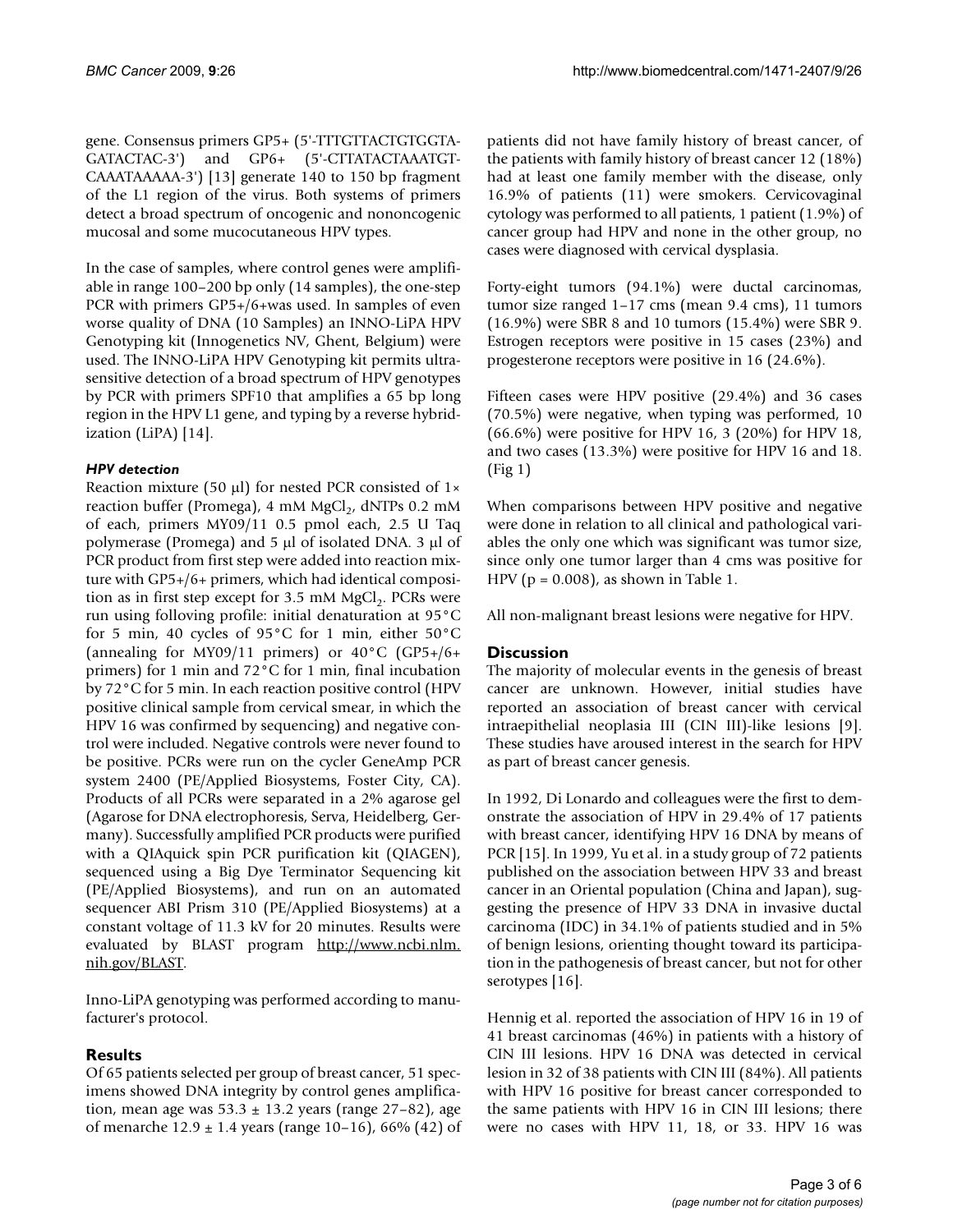<span id="page-3-0"></span>

#### Figure 1

**Electroforetical analysis of nested PCR products**. In left line – MW marker, lines marked 34 – 49 are negative and positive samples, PCR product size 150 bp, **+** – positive control (described in protocol), **0,0** – double negative control (PCR premix with no DNA).

detected in primary breast tumors, as well as in lymph node metastases, in addition to a case of distant breast cancer metastasis with HPV 16 to colon. There was no correlation with the histology of breast tumor, tumor size, or lymphatic affectation, but a slight association was demonstrated between p53 and -21 expression in patients with breast cancer and HPV 16 [\[17](#page-5-9)]. Hormonal receptors were quantified, but no statistically significant difference was found [[18](#page-5-10)], this finding is similar to ours.

Yu in 2000 again published the correlation of HPV DNA in 14 of 32 (43.8%) cases of patients with intraductal carcinoma, finding HPV 33 (but not HPV 16 or 18) DNA in the positive cases. They suggested that HPV 33-associated infection had a place in the pathogenesis of breast cancer in the study population [[19](#page-5-11)].

Liu et al. reported a considerable number of HPV-related mammary lesions. They identified protein E6 and -7 in six of 17 (35%) cases of patients with breast cancer. Cloned HPV sequences identified DNA in serotypes 16, 18, and probably 11, concluding that the same changes in p53 and -21 in cervix can be produced in breast, thus suggesting the mechanism by means of which HPV can exert an influence on the genesis of breast cancer [\[9\]](#page-5-1).

Damin and colleagues detected HPV in 25 of 101 (24.75%) patients with breast cancer, and did not identify HPV in any of the 41 benign lesions studied (20 patients reduction mammoplasty and 21 with mammary fibroadenomas). In 14 (56%) patients, the authors isolated HPV

16 DNA, in 10 (40%) patients HPV 18, and in one patient (4%) both serotypes, this study with the highest case number [[8\]](#page-5-0).

Our results are similar to those reported in the world literature, in which a prevalence of between 24 and 46% is reported in the association of invasive breast cancer and HPV-related infection [[8](#page-5-0),[9](#page-5-1),[15-](#page-5-7)[20\]](#page-5-12). In our study group, we identified HPV-positive tumors in 29.4% of cases included in the study. HPV 16 DNA was most frequently found  $(66.6\%)$ , as reported by other studies  $[9,15,17-20]$  $[9,15,17-20]$  $[9,15,17-20]$  $[9,15,17-20]$  $[9,15,17-20]$ , in which Western populations were included; the DNA of other serotypes was not identified in this study group. We are aware of some possible discrepancies between analytical sensitivity of the used PCR approaches even with the special precautions to avoid minimal contamination that we had; these possible discrepancies between the two techniques might be the main limitation of our results. We found no viral DNA presence in any benign lesions and in any phyllodes tumors included in our series.

Other authors found no association between HPV presence and breast cancer, as is the case of Lindel [[21\]](#page-5-13), who found no viral DNA in a group of 81 cases of breast cancer.

In our series, tumor size was the sole statistically significant value, showing that the greater the lesion size, the greater the probability of finding viral DNA in the tumor sample but not larger than 4 cms where viral DNA seems to be lost or could not be apprised or retrieved. Neverthe-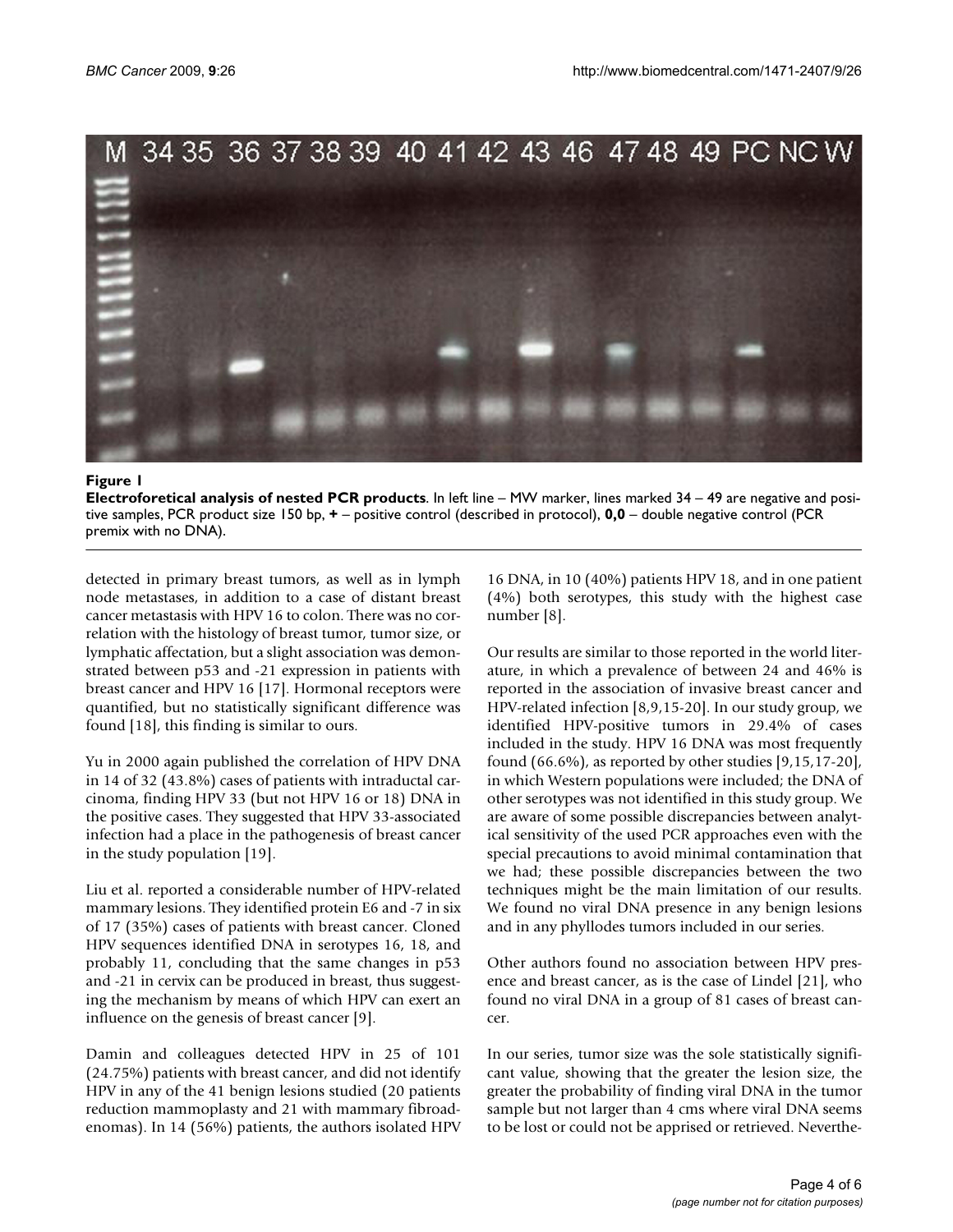<span id="page-4-7"></span>

| Table 1: Comparisons of HPV status and clinical variables. |  |
|------------------------------------------------------------|--|
|------------------------------------------------------------|--|

|                        | HPV $(+)$ n = 15  | HPV (-) $n = 36$ | P value |
|------------------------|-------------------|------------------|---------|
| Age                    | $48.13 \pm 12.35$ | $55.36 \pm 13.5$ | 0.86    |
| Histology              |                   |                  | 0.489   |
| Ductal                 | 15                | 33               |         |
| Lobular                | 0                 | 3                |         |
| Clinical stage         |                   |                  | 0.206   |
| Early                  | 5                 | 7                |         |
| Advance                | 7                 | 26               |         |
| Not classificated      | 3                 | 3                |         |
| Estrogen receptors     |                   |                  | 0.342   |
| Negative               | 7                 | 13               |         |
| Positive               | 5                 | 8                |         |
| Not done               | 3                 | 15               |         |
| Progesterone receptors |                   |                  | 0.190   |
| Negative               | 6                 | 15               |         |
| Positive               | 6                 | 6                |         |
| Not done               | 3                 | 15               |         |
| Tumor size             |                   |                  | 0.008   |
| $< 2$ cm.              | 5 (33.33%)        | 5 (13.88%)       |         |
| $2 - 4$ cm.            | 9(60.00%)         | 12 (33.33%)      |         |
| > 4 cm.                | 1(6.66%)          | 19 (52.77%)      |         |

less, this was no able to be correlated with histologic grade or with any poor prognosis factor, which is similar to the results of Kan et al. [[16\]](#page-5-8); in these, while 48% were positive for HPV 18 a correlation was unable to be demonstrated with other pathologic variables or with patient outcome.

As reported by other authors for cancer – and even breast cancer – at other localizations, expression of protein E6 and -7 was related with changes in p53 and -21, producing apoptosis inhibition, thus favoring cellular proliferation as part of breast cancer pathogenesis [[17](#page-5-9)]. Although the mechanism by which HPV reaches the mammary gland is not clear, the possibility has been suggested by some authors of a viremia, explaining HPV installation in other organs including breast [\[20](#page-5-12)].

Notwithstanding this, it is important to consider the possibility of other epidemiologic factors, such as the geographic site from which cases were taken and HPV infection prevalence, to be able to determine HPV distribution in malignant breast lesions.

#### **Conclusion**

The origin of breast cancer is multifactorial. The fact that we have not found viral DNA in benign lesions supports to a certain extent the etiologic role of the virus in at least a sub-population of patients. The mechanism involved is not clear. Thus, it is necessary to include a greater number of cases to determine the true role of the virus in the genesis of these lesions and in Mexican population were this neoplasm is a health problem research in this area is very important, therefore, a study like this, opens another possible explanation for the development of the disease.

#### **Competing interests**

The authors declare that they have no competing interests.

#### **Authors' contributions**

DC conceived of the study and participated in its design and statistical analysis. DPM participated in its design, collected and selection of the material and drafted the manuscript. JN carried out DNA isolation and HVP typing, drafted the manuscript. IM carried out DNA isolation and HPV typing, drafted the manuscript. EL participated in its design and drafted the manuscript. VV performed the statistical analysis. LC collected and selection of material, give clinical follow up. AC gave clinical follow up and critical review of the manuscript OH selection of material and drafted the manuscript.

#### **References**

- <span id="page-4-0"></span>1. Hortobagyi GN, De la Garza Salazar J, Pritchard K, Amadori D, Haidinger R, Hudis CA, Khaled H, Liu MC, Martin M, Namer M, O'Shaughnessy JA, Shen ZZ, Albain KS, ABREAST Investigators: **[The global](http://www.ncbi.nlm.nih.gov/entrez/query.fcgi?cmd=Retrieve&db=PubMed&dopt=Abstract&list_uids=16381622) [breast cancer burden: variations in epidemiology and sur](http://www.ncbi.nlm.nih.gov/entrez/query.fcgi?cmd=Retrieve&db=PubMed&dopt=Abstract&list_uids=16381622)[vival.](http://www.ncbi.nlm.nih.gov/entrez/query.fcgi?cmd=Retrieve&db=PubMed&dopt=Abstract&list_uids=16381622)** *Clin Breast Cancer* 2005, **6:**391-401.
- <span id="page-4-1"></span>2. Jemal A, Siegel R, Ward E, Murray T, Xu J, Thun MJ: **[Cancer statis](http://www.ncbi.nlm.nih.gov/entrez/query.fcgi?cmd=Retrieve&db=PubMed&dopt=Abstract&list_uids=17237035)[tics, 2007.](http://www.ncbi.nlm.nih.gov/entrez/query.fcgi?cmd=Retrieve&db=PubMed&dopt=Abstract&list_uids=17237035)** *CA Cancer J Clin* 2007, **57:**43-66.
- <span id="page-4-2"></span>3. *Registro Histopatológico de Neoplasias Malignas en Mexico, Dirección General de Epidemiología, Secretaria de Salud* 2003.
- <span id="page-4-3"></span>4. Wong M, Pagano JS, Schiller JT, Tevethia SS, Raab-Traub N, Gruber J: **[New associations of human papillomavirus, Simian virus 40,](http://www.ncbi.nlm.nih.gov/entrez/query.fcgi?cmd=Retrieve&db=PubMed&dopt=Abstract&list_uids=12488476) [and Epstein-Barr virus with human cancer.](http://www.ncbi.nlm.nih.gov/entrez/query.fcgi?cmd=Retrieve&db=PubMed&dopt=Abstract&list_uids=12488476)** *J Natl Cancer Inst* 2002, **94:**1832-6.
- <span id="page-4-4"></span>5. Zammarchi F, Pistello M, Piersigilli A, Murr R, Di Cristofano C, Naccarato AG, Bevilacqua G: **[MMTV-like sequences in human](http://www.ncbi.nlm.nih.gov/entrez/query.fcgi?cmd=Retrieve&db=PubMed&dopt=Abstract&list_uids=16710841) [breast cancer: a fluorescent PCR/laser microdissection](http://www.ncbi.nlm.nih.gov/entrez/query.fcgi?cmd=Retrieve&db=PubMed&dopt=Abstract&list_uids=16710841) [approach.](http://www.ncbi.nlm.nih.gov/entrez/query.fcgi?cmd=Retrieve&db=PubMed&dopt=Abstract&list_uids=16710841)** *J Pathol* 2006, **209:**436-44.
- <span id="page-4-5"></span>6. Kan CY, Iacopetta BJ, Lawson JS, Withaker NJ: **[Identification of](http://www.ncbi.nlm.nih.gov/entrez/query.fcgi?cmd=Retrieve&db=PubMed&dopt=Abstract&list_uids=16222323) [human papillomavirus DNA gene sequences in human](http://www.ncbi.nlm.nih.gov/entrez/query.fcgi?cmd=Retrieve&db=PubMed&dopt=Abstract&list_uids=16222323) [breast cancer.](http://www.ncbi.nlm.nih.gov/entrez/query.fcgi?cmd=Retrieve&db=PubMed&dopt=Abstract&list_uids=16222323)** *Br J Cancer* 2005, **93:**946-8.
- <span id="page-4-6"></span>7. de Cremoux P, Thioux M, Lebigot I, Sigal-Zafrani B, Salmon R, Sastre-Garau X, For the Institute Curie Breast Group: **[No evidence of](http://www.ncbi.nlm.nih.gov/entrez/query.fcgi?cmd=Retrieve&db=PubMed&dopt=Abstract&list_uids=17624590) [Human papillomavirus DNA sequences in invasive breast](http://www.ncbi.nlm.nih.gov/entrez/query.fcgi?cmd=Retrieve&db=PubMed&dopt=Abstract&list_uids=17624590) [carcinoma.](http://www.ncbi.nlm.nih.gov/entrez/query.fcgi?cmd=Retrieve&db=PubMed&dopt=Abstract&list_uids=17624590)** *Breast Cancer Res Treat* 2007.